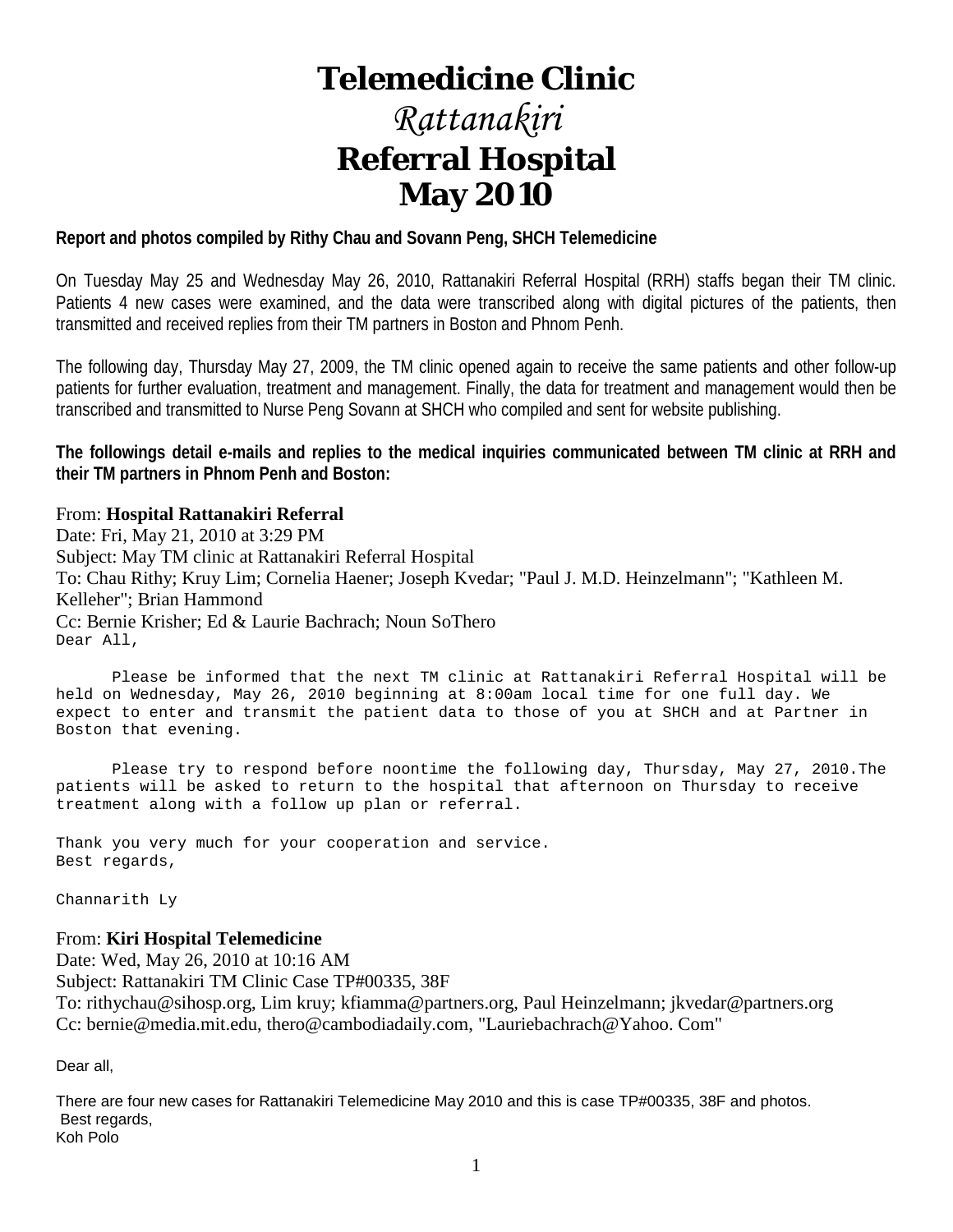## **Rattanakiri Provincial Hospital Telemedicine Clinic with Sihanouk Hospital Center of HOPE and Partners in Telemedicine**



**Patient: PT#00335, 38F (Pong Village, Veun Sai commune)**

**Chief Complaint:** Palpitation x 1y

**HPI:** 38F, farmer, presented with symptoms of palpitation feeling her heart beating so fast on exertion (working, walking 100m) and got better with resting. The palpitation is also associated with dyspnea, fatigue and denied of chest pain, PND, dizziness, edema. She got treatment form local heal worker with IV fluid

D5% 1L and Vitamin C injection then became a bit better and got this treatment once per month. In this year, she presented with epigstric pain, burning sensation, burping with sour taste, became worse with spicy food and got Antacid for 3d then stop because she feel a bit better.

**PMH/SH:** Sore throat in the past two years

**Social Hx:** No cig smoking, drinking alcohol post partum about 3L/each child, 5 children

**Family Hx:** None

#### **Medication:**

- 1. Antacid prn
- 2. Vitamin C

#### **Allergies:** NKDA

**ROS:** Regular menstrual period, no heavy vaginal bleeding, no PND, no chest pain, no edema

**Vital Signs: BP: 94/63 P: 91 R: 20 T: 37<sup>o</sup> C Wt: 38kg**

**General:** Skinny

**HEENT:** No oropharyngeal lesion, mild pale conjunctiva, no thyroid enlargement, no neck lymph node palpable, no neck bruit, no JVD

**Chest:** CTA bilaterally, no rales, no rhonchi, H RRR, 3+ crescendo systolic murmur, loudest at pulmonic area

**Abdomen:** Soft, no tender, no distension, (+) BS, no HSM, no abdominal bruit, no surgical scar

**Extremity/Skin:** No leg edema, no skin rash, (+) dorsalis pedis and posterior tibial pulse

**Rectal Exam:** good sphincter tone, no mass palpable, neg colocheck

**MS/Neuro:** MS+5/5, motor and sensory intact, DTRs +2/4, normal gait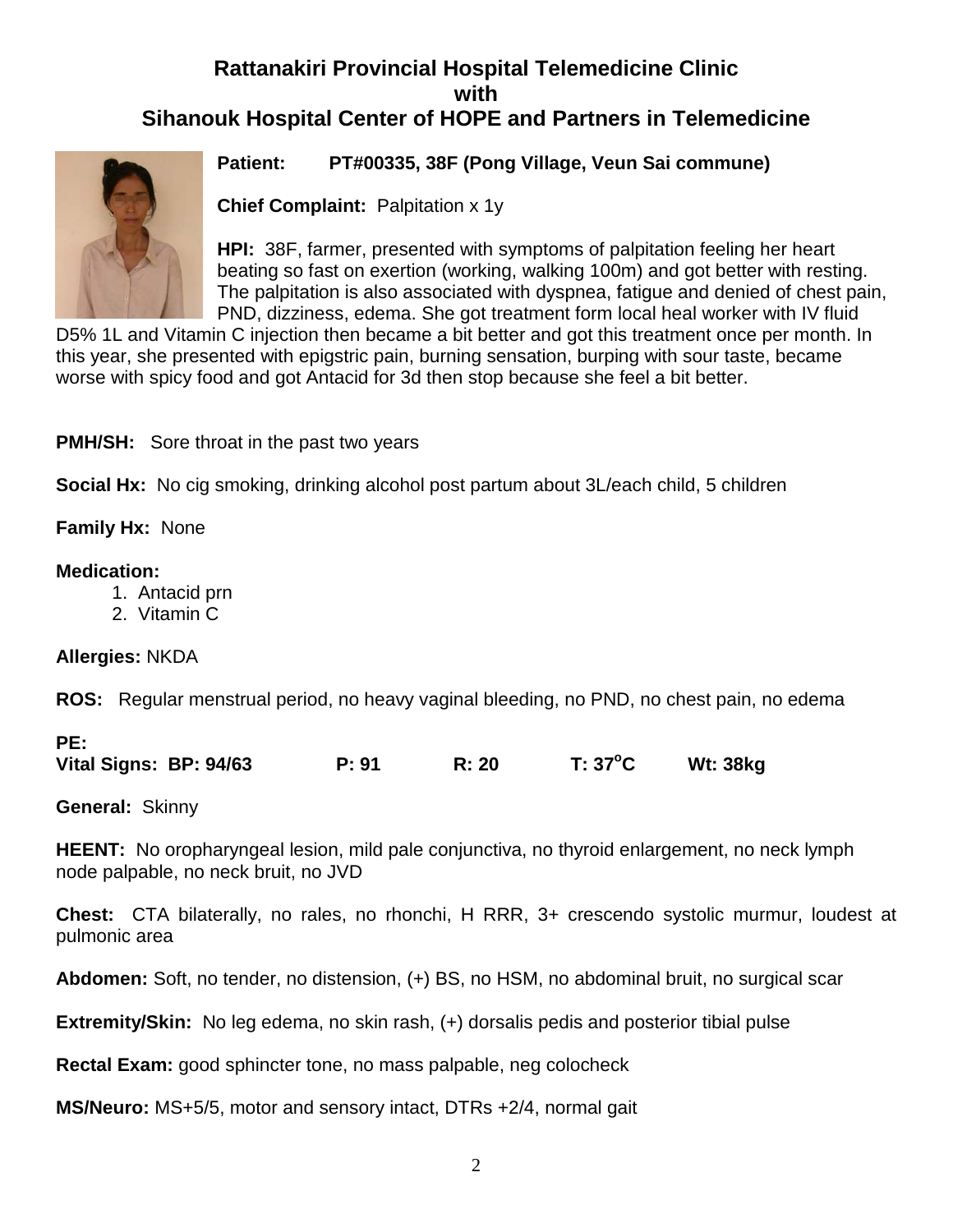

**Lab/Studies:** 

On May 25, 2010 Finger stick Hb: 11g/dl, RBS: 95mg/dl

EKG attached

#### **Assessment:**

- 1. VHD (PS?)
- 2. GERD

**Plan:** 

- 1. Ranitidine 300mg 1t po qhs
- 2. Mebendazole 100mg 5t po qhs once
- 3. MTV 1t po qd
- 4. FeSO4/Folate 200/0.25mg 1t po qd
- 5. GERD prevention education
- 6. Draw blood for CBC, Lyte, BUN, Creat, Gluc at SHCH

#### **Specific Comments/Questions for Consultants: Do you agree with my assessment and plan?**

#### **Examined by: Nurse Sovann Peng Date: May 26, 2010**

Please send all replies to [kirihospital@gmail.com](mailto:kirihospital@gmail.com) and cc: to [rithychau@sihosp.org](mailto:rithychau@sihosp.org)

*The information transmitted in this e-mail is intended only for the person or entity to which it is addressed and may contain confidential and/or privileged material. Any review, retransmission, dissemination or other use of or taking of any action in reliance upon, this information by persons or entities other*  than the intended recipient is prohibited. If you received this e-mail in error, please contact the sender and delete material from any computer.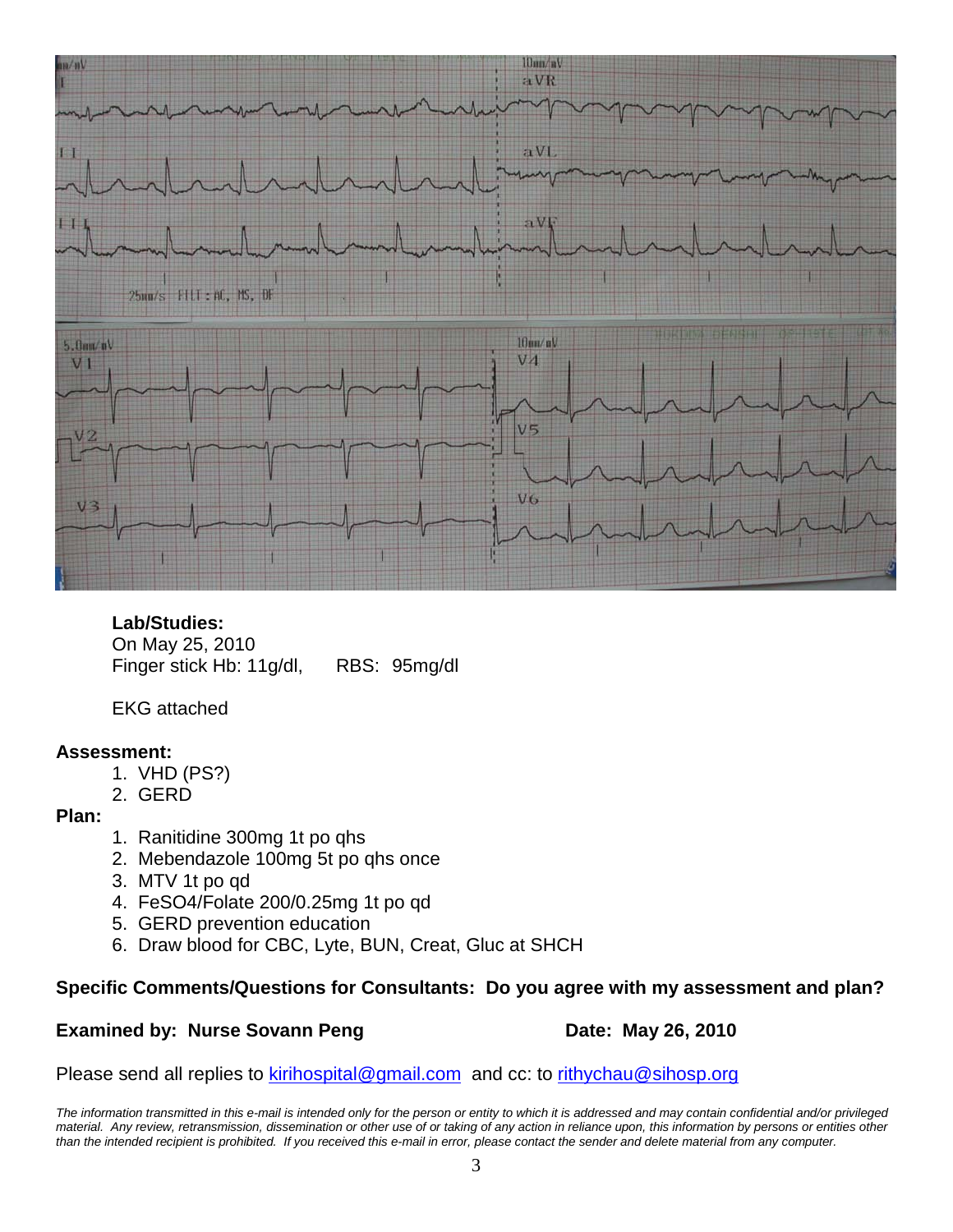#### From: **Kiri Hospital Telemedicine**

Date: Wed, May 26, 2010 at 10:58 AM Subject: CXR of Case TP#00335, 38F To: rithychau@sihosp.org, Lim kruy; Paul Heinzelmann; jkvedar@partners.org, kfiamma@partners.org Cc: bernie@media.mit.edu, thero@cambodiadaily.com, "Lauriebachrach@Yahoo. Com"

Dear all,

This is the CXR of Case TP#00335, 38F.

We will also plan to refer her to SHCH for 2D echo of the heart.

Best regards, Koh Polo

From: **rithy chau** <rithychau@sihosp.org> Date: Thu, May 27, 2010 at 9:44 AM Subject: FW: CXR of Case TP#00335, 38F To: radiologyexchange@gmail.com Cc: Kiri Hospital Telemedicine <kirihospital@gmail.com>

Dear Dr. Gary,

I am forwarding the CXR from our TM Clinic in Rattanakiri for May 2010. There will be 2 cases in total. Please reply ASAP within today if possible.

Best, Rithy/Polo

From: Garry Choy [mailto:garryc@gmail.com] Sent: Thursday, May 27, 2010 9:56 AM To: rithy chau Cc: radiologyexchange@gmail.com; Kiri Hospital Telemedicine Subject: Re: FW: CXR of Case TP#00335, 38F

Dear all, I reviewed the following chest x-rays:

TP#00335 - 38F - There are streaky opacities in the right lower lung zone which may be due to possible pneumonia if clinical symptoms support this. However, the heart is otherwise borderline in size. No pulmonary edema.

Let me know if there are specific questions! Please send more cases if you need help anytime,

**Garry**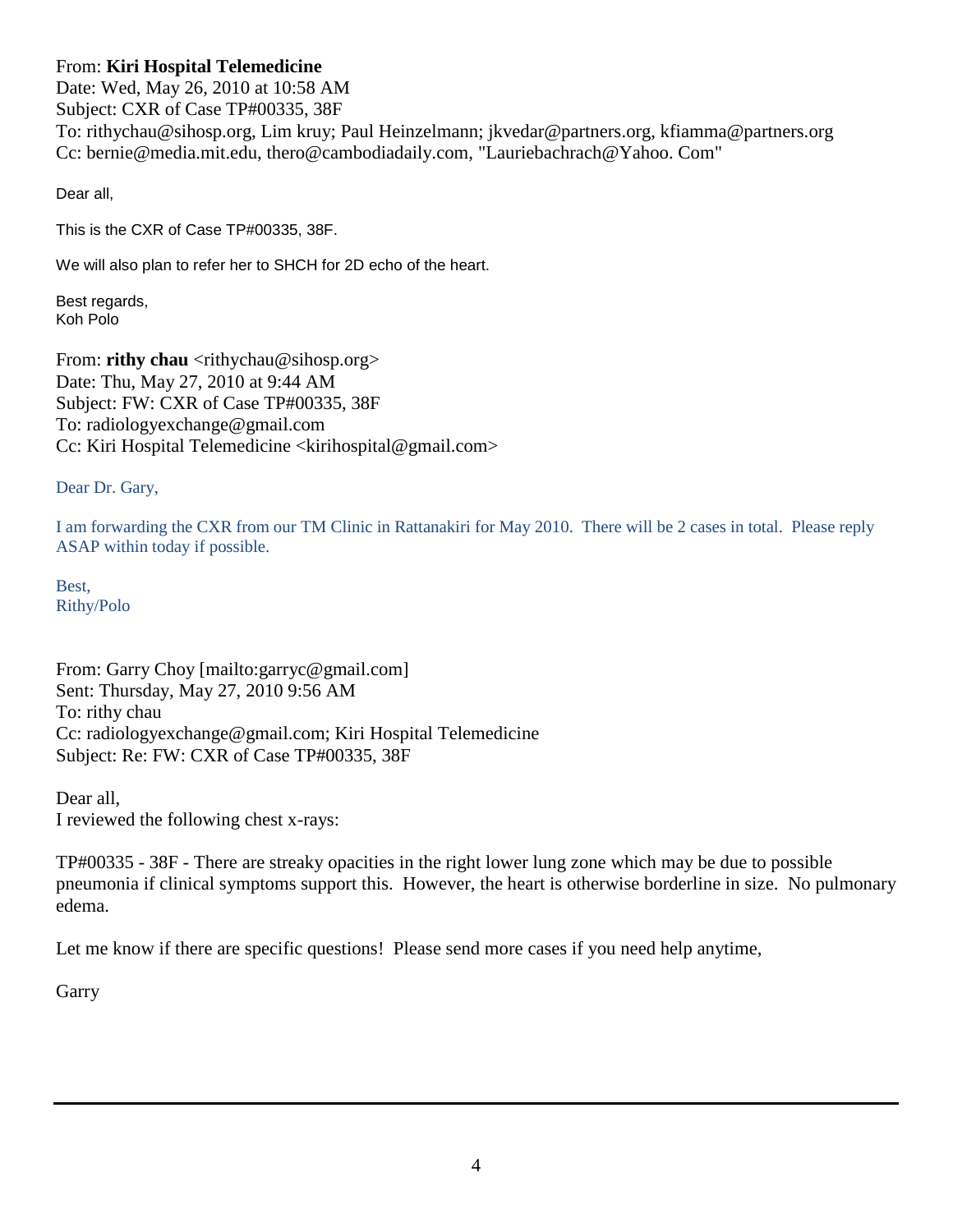From: **Kiri Hospital Telemedicine** <kirihospital@gmail.com> Date: Wed, May 26, 2010 at 10:19 AM Subject: Rattanakiri TM Clinic Case ES#00336, 21F To: Paul Heinzelmann <paul.heinzelmann@gmail.com>, jkvedar@partners.org, kfiamma@partners.org, Lim kruy <kruylim@yahoo.com>, rithychau@sihosp.org Cc: bernie@media.mit.edu, thero@cambodiadaily.com, "Lauriebachrach@Yahoo. Com" <lauriebachrach@yahoo.com>

Dear all,

This is case ES#00336, 21F and photos.

Best regards, Koh Polo

#### **Rattanakiri Provincial Hospital Telemedicine Clinic with Sihanouk Hospital Center of HOPE and Partners in Telemedicine**

**Patient: ES#00336, 21F (Village IV, LBS commune)**

**Chief Complaint:** Skin rashes x 1y

**HPI:** 21F, housewife, presented with plague skin rashes, less than 1cm in size on the back, no itchy, no vesicle, no pustule, the scale

pealed out with scratching. In a few months, the rashes developed to the whole body, and extremities. She got treatment from local hospital staff with injection on the rash (Triamcinolone??) and apply with Gentamycin + Betamethasone + Clotrimazole creamthen then the rashes became completely healed with black scar remaining then the injected area became atrophy. She also treated with traditional medicine. Now the rashes became much better but the scar of rashes still presented.



**PMH/SH:** She said her mother told she had this type of skin lesion when she was 5 yeas old and got treatment from provincial hospital staffs and all lesions gone.

**Social Hx:** No cig smoking, no alcohol drinking, 3y married with three times pregnancy, now 45 days of third pregnancy. Two times of spontaneous abortion in first trimester.

**Family Hx:** No family member with skin rash

**Medication:** None

**Allergies:** NKDA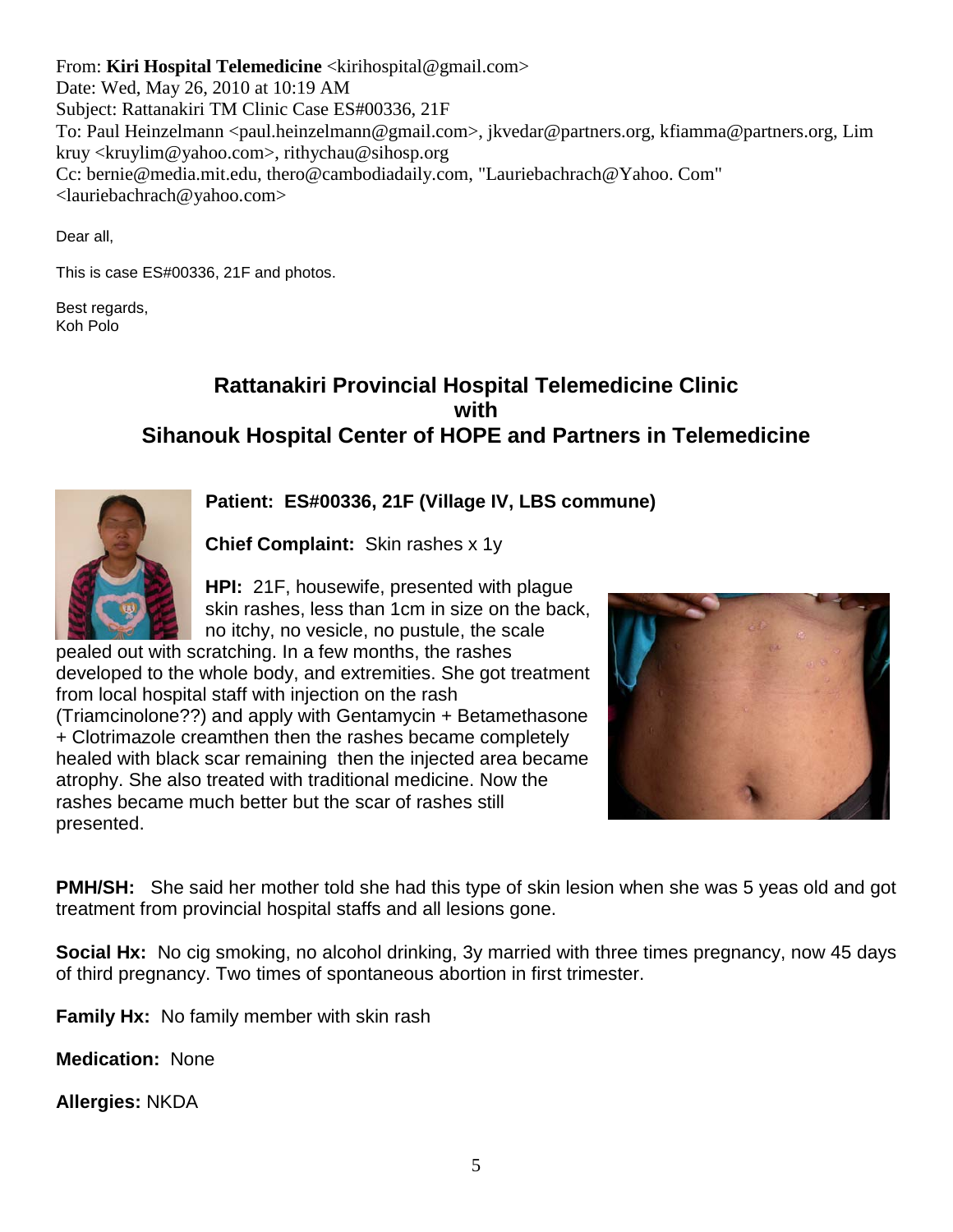**ROS:** Unremarkable

#### **PE:**

#### **Vital Signs: BP: 102/75 P: 87 R: 20 T: 37<sup>o</sup>**

**General:** Stable

**HEENT:** No oropharyngeal lesion, pink conjunctiva, no thyroid enlargement, no neck lymph node palpable

**Chest:** CTA bilaterally, no rales, no rhonchi, H RRR, no murmur

**Abdomen:** Soft, no tender, no distension, (+) BS, no HSM

**Skin:** Plague rash with silvery, defined border, rough surface, no vesicle, no pustule, no erythema on the anterior body, back, and scalp; black scar on the extremities; pitted skin on the lower back (due to Triamcinolone injection), spare on the palm, sole, elbow, knee, and face.

**MS/Neuro:** MS+5/5, motor and sensory intact, DTRs +2/4, normal gait

**Lab/Studies:** None

#### **Assessment:**

1. Psoriasis?

#### **Plan:**

1. Clotrimazole and Betamethasone dipropionate cream apply bid

**Specific Comments/Questions for Consultants: Do you agree with my assessment and plan?**

**Examined by: Nurse Sovann Peng <b>Date:** Date: **May 26, 2010**

Please send all replies to [kirihospital@gmail.com](mailto:kirihospital@gmail.com) and cc: to [rithychau@sihosp.org](mailto:rithychau@sihosp.org)

*The information transmitted in this e-mail is intended only for the person or entity to which it is addressed and may contain confidential and/or privileged material. Any review, retransmission, dissemination or other use of or taking of any action in reliance upon, this information by persons or entities other than the intended recipient is prohibited. If you received this e-mail in error, please contact the sender and delete material from any computer.*











**C Wt: 44kg**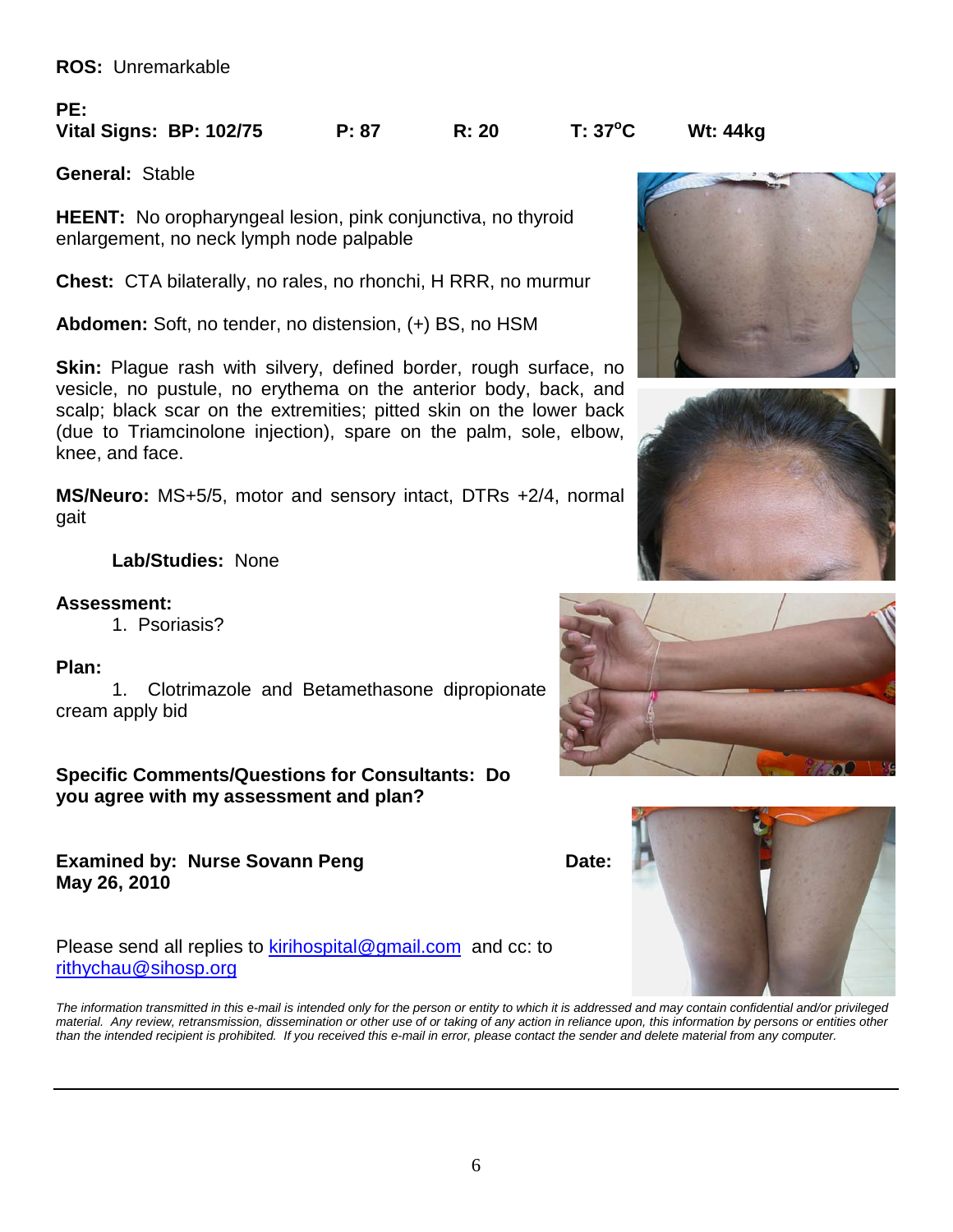#### From: **Kiri Hospital Telemedicine**

Date: Wed, May 26, 2010 at 10:30 AM Subject: Rattanakiri TM Clinic Case BY#00337, 48M To: jkvedar@partners.org; kfiamma@partners.org; Paul Heinzelmann; Lim kruy; rithychau@sihosp.org Cc: rithychau@sihosp.org, thero@cambodiadaily.com, "Lauriebachrach@Yahoo. Com"

Dear all,

This is case BY#00337, 48M and photos.

Best regards,

Koh Polo

#### **Rattanakiri Provincial Hospital Telemedicine Clinic with Sihanouk Hospital Center of HOPE and Partners in Telemedicine**



**Patient:** BY#00337, 48M, KALAN Village, VOEUN SAY.

**Chief Complaint:** SOB. chest pain and palpitation for one year

**HPI:** 48M, presented with symptoms of SOB on exertion, chest pain, fatigue, poor appetite, weight loss and got treatment from local health care worker and traditional medicine his condition not better and his SOB increased even at rest so he went to provincial hospital and he was examined and CXR done and diagnosed with CHF and treated with Digoxin 0.25mg 1t

po qd, Aspirin 300mg 1/4t po qd, his condition became a bit better.

**PMH/SH:** Unremarkable

**Social Hx:** cigarette ½ packet /day, casually alcohol drinking

**Medication:** Digoxine 0.25mg 1tab qd and Aspirine 300mg 1/4tab qd for 15 days

**Allergies:** NKDA

**Family Hx:** None

**ROS:** Unremarkable

**PE: Vital Signs: BP: 100/70 P: 67 R: 20 T: 36.5 Wt: 49kg O2 sat: 98%**



**General:** Alert and oriented x 3

**HEENT:** No icteric, mild pale conjuntiva, no oropharyngeal lesions, JVD +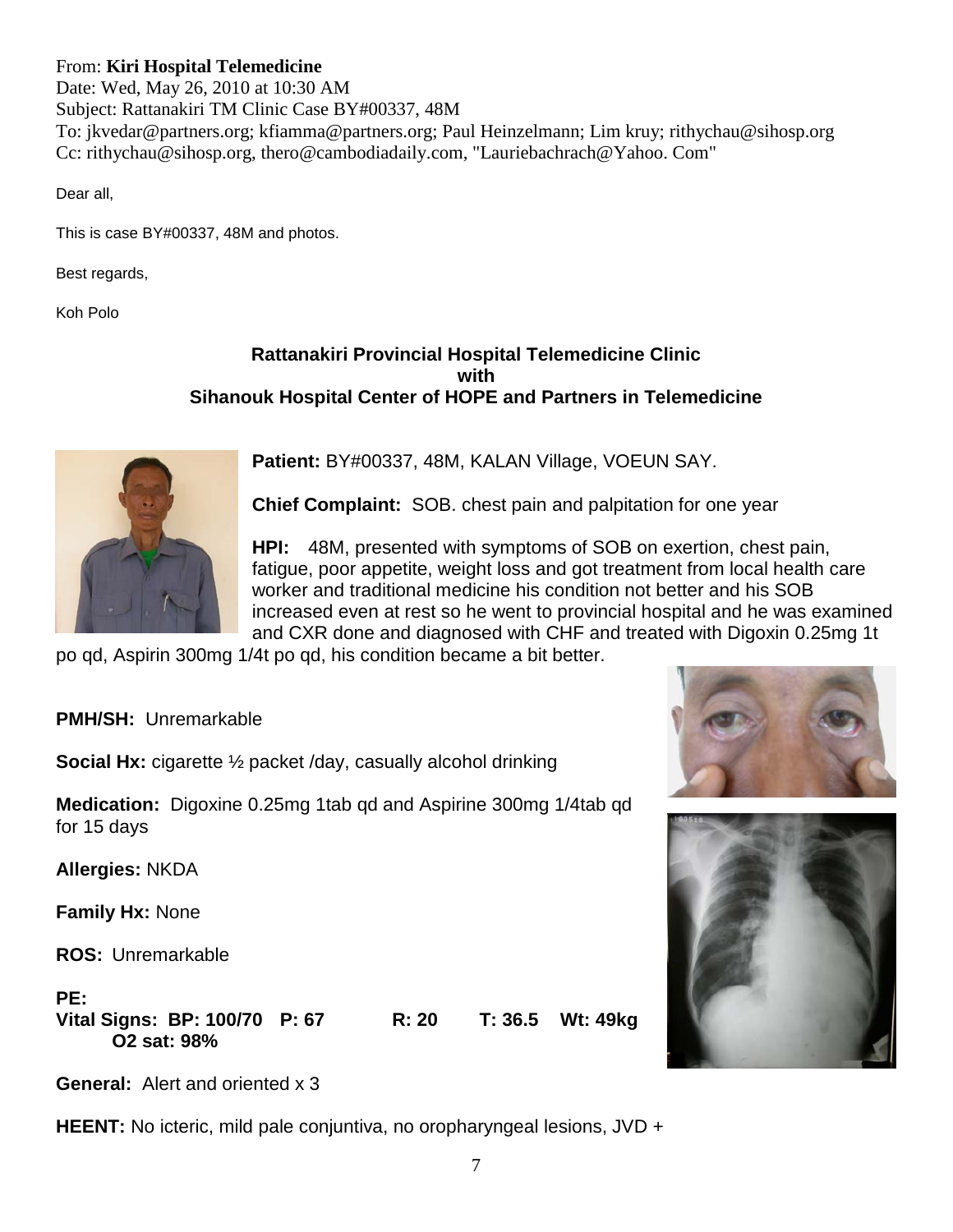

**Chest:** Clear BS bilaterally, no crackle, no ronchi, H Irregular rate and rhythm, palpable thrill at apex

**Abdomen:** Soft, non tendered, active BS, no organomegaly

**Musculoskeletal:** no gross masses or lesions or rashes

**Neuro:** Normal DTRs, mortor and sensory intact

#### **Previous Lab/Studies:**

- Chest x-ray on 10/05/2010 show: Opacification and nodular lesion on R lung and (+) cardiomegaly.

**Lab/Studies Requests:** on 25/05/2010 – EKG show: irregular rhythm and rate within 40beat – 120beat/mn, Atrial fibrillation.

- K<sup>+</sup> 4.5mmol/l, glucose 112mg/dl, creatinine 1.1mg/dl, Urea 46 mg/dl, SGOT 10.7u/l, SGPT 19.5 u/l

- CBC : Hb 10.5 , WBC 4600/mm3, RBC 4970000, S m/s negative

#### **Assessment:**

- 1. A fib
- 2. VHD?
- 3. Cardiomegaly
- 4. TB pulmonary?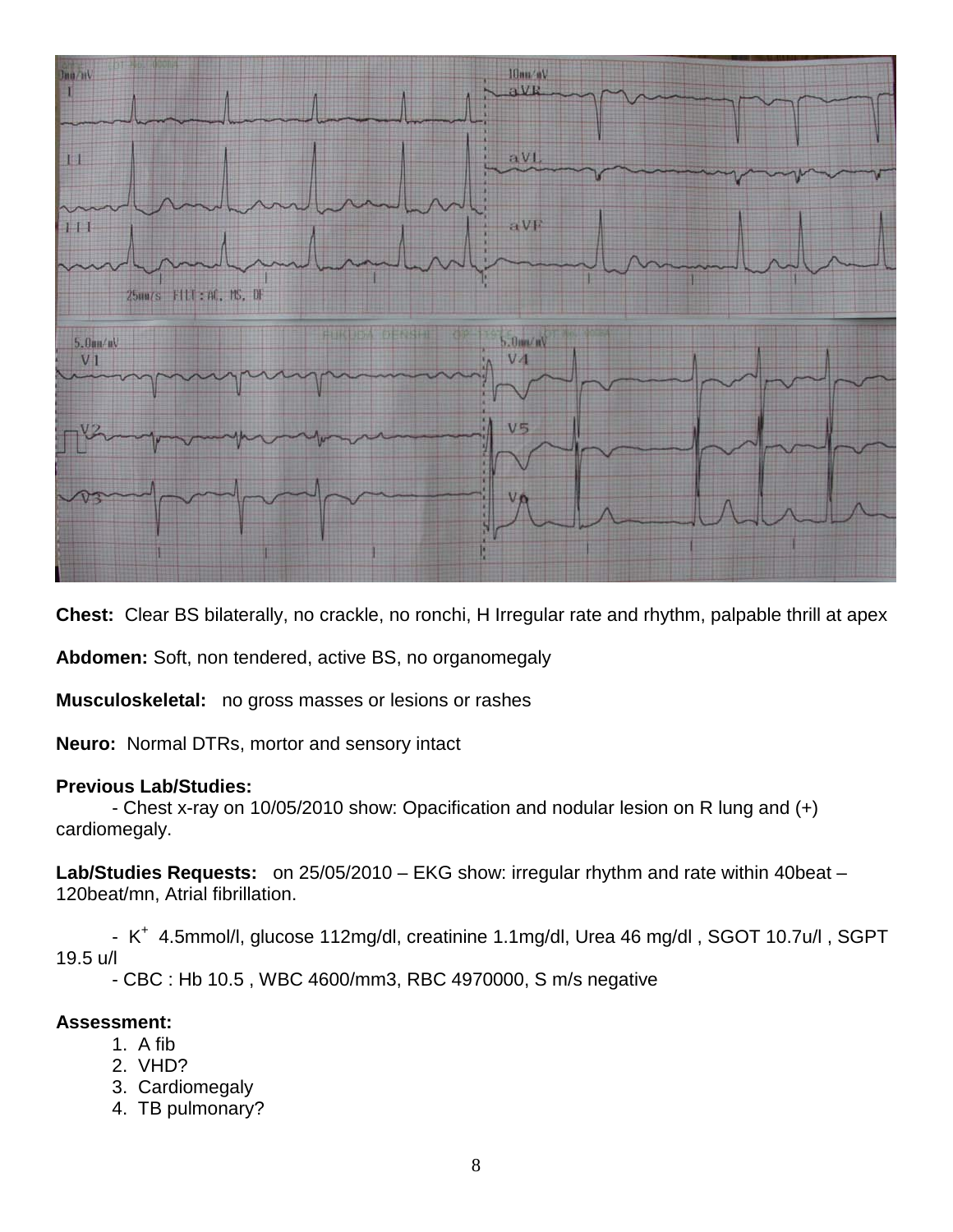#### **Plan:**

- 1. Digxine 0.25mg ½ tab qd for one month
- 2. Aspirin 300mg 1/4 tab qd
- 3. Do sputum smear in local hospital
- 4. Refer to Phnom penh for 2D echo of the heart.

#### **Comments/Notes: Do you agree with my assessment and plan?**

#### **Examined by: MA Koh Polo Date: May 26, 2010**

#### Please send all replies to [kirihospital@gmail.com](mailto:kirihospital@gmail.com) and cc: to [rithychau@sihosp.org](mailto:rithychau@sihosp.org)

*The information transmitted in this e-mail is intended only for the person or entity to which it is addressed and may contain confidential and/or privileged material. Any review, retransmission, dissemination or other use of or taking of any action in reliance upon, this information by persons or entities other than the intended recipient is prohibited. If you received this e-mail in error, please contact the sender and delete material from any computer.*

From: Danny Sands (dzsands) [mailto:dzsands@cisco.com] Sent: Wednesday, May 26, 2010 12:31 PM To: Fiamma, Kathleen M. Subject: Re: Rattanakiri TM Clinic Case BY#00337, 48M

My comments:

Is the attached CXR from May 10? You only sent a single view (no lateral), but he appears to have a left pleural effusion, as well.

He clearly has atrial fibrillation. Does he have CHF? You said he had JVD but a clear chest. Did he have peripheral edema?

I agree that he needs an echo and sputum studies. Continuing aspirin and digoxin are fine. If he has fluid overload he'll need furosemide, as well.

I suggest also ordering both PA and lateral CXR, as well as a left lateral decubitus view to better evaluate his effusion.

He should follow up within a month.

- Danny

From: **rithy chau** <rithychau@sihosp.org> Date: Thu, May 27, 2010 at 9:44 AM Subject: FW: CXR of Case TP#00335, 38F To: radiologyexchange@gmail.com Cc: Kiri Hospital Telemedicine <kirihospital@gmail.com>

Dear Dr. Gary,

I am forwarding the CXR from our TM Clinic in Rattanakiri for May 2010. There will be 2 cases in total. Please reply ASAP within today if possible.

Best, Rithy/Polo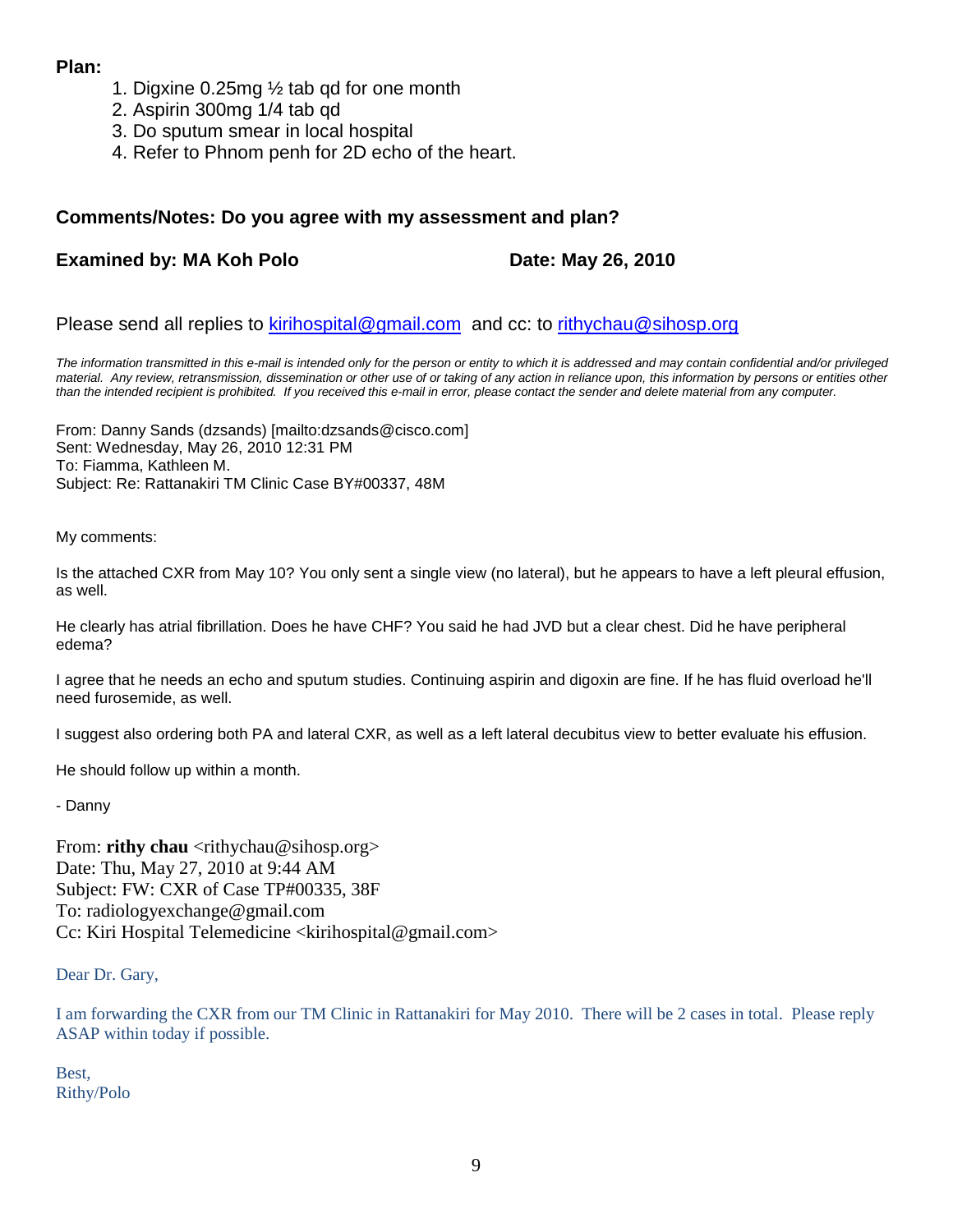From: Garry Choy [mailto:garryc@gmail.com] Sent: Thursday, May 27, 2010 9:56 AM To: rithy chau Cc: radiologyexchange@gmail.com; Kiri Hospital Telemedicine Subject: Re: FW: CXR of Case TP#00335, 38F

Dear all, I reviewed the following chest x-rays:

BY#00337 - 48M - Cardiomegaly with marked left atrial enlargement. No pulmonary edema. Any comparison to prior imaging? There are some linear opacities in the right apex that could be due to prior infection (scarring vs. new finding?) - comparison with prior imaging can confirm.

Let me know if there are specific questions! Please send more cases if you need help anytime,

**Garry** 

From: **rithy chau** <rithychau@sihosp.org> Date: Thu, May 27, 2010 at 10:06 AM Subject: RE: FW: CXR of Case TP#00335, 38F To: Garry Choy <garryc@gmail.com> Cc: radiologyexchange@gmail.com, Kiri Hospital Telemedicine <kirihospital@gmail.com>

Dear Garry,

Thanks for your prompt reply.

Is the quality of our images sent acceptable? Also, there was suggestion from Boston for us to do a lat and decubitus views on BY#00337 for finding pleural effusion. Do you think this necessary? (We tried to limit the orders on our patients mainly due to financial reason and limitation of resources available here, but if necessary, then we will do as suggested).

Best, Rithy

From: **Garry Choy** <garryc@gmail.com> Date: Thu, May 27, 2010 at 10:16 AM Subject: Re: FW: CXR of Case TP#00335, 38F To: rithy chau  $\langle$ rithychau@sihosp.org $\rangle$ Cc: radiologyexchange@gmail.com, Kiri Hospital Telemedicine <kirihospital@gmail.com>

For case 00337 - I don't think there is a pleural effusion but if there is need to identify a pleural effusion that may change management, then you should do it. But if that doesn't change management, then I would say with relative confidence that there is unlikely a large pleural effusion.

However, I do think there should be a comparison to prior films regarding the right apex -- do you see the linear opacity I am looking at? I want to make sure it is sequela of prior infection and not a malignancy. That finding should be followed-up in the appropriate time interval you feel necessary to exclude any change to suggest a malignant process.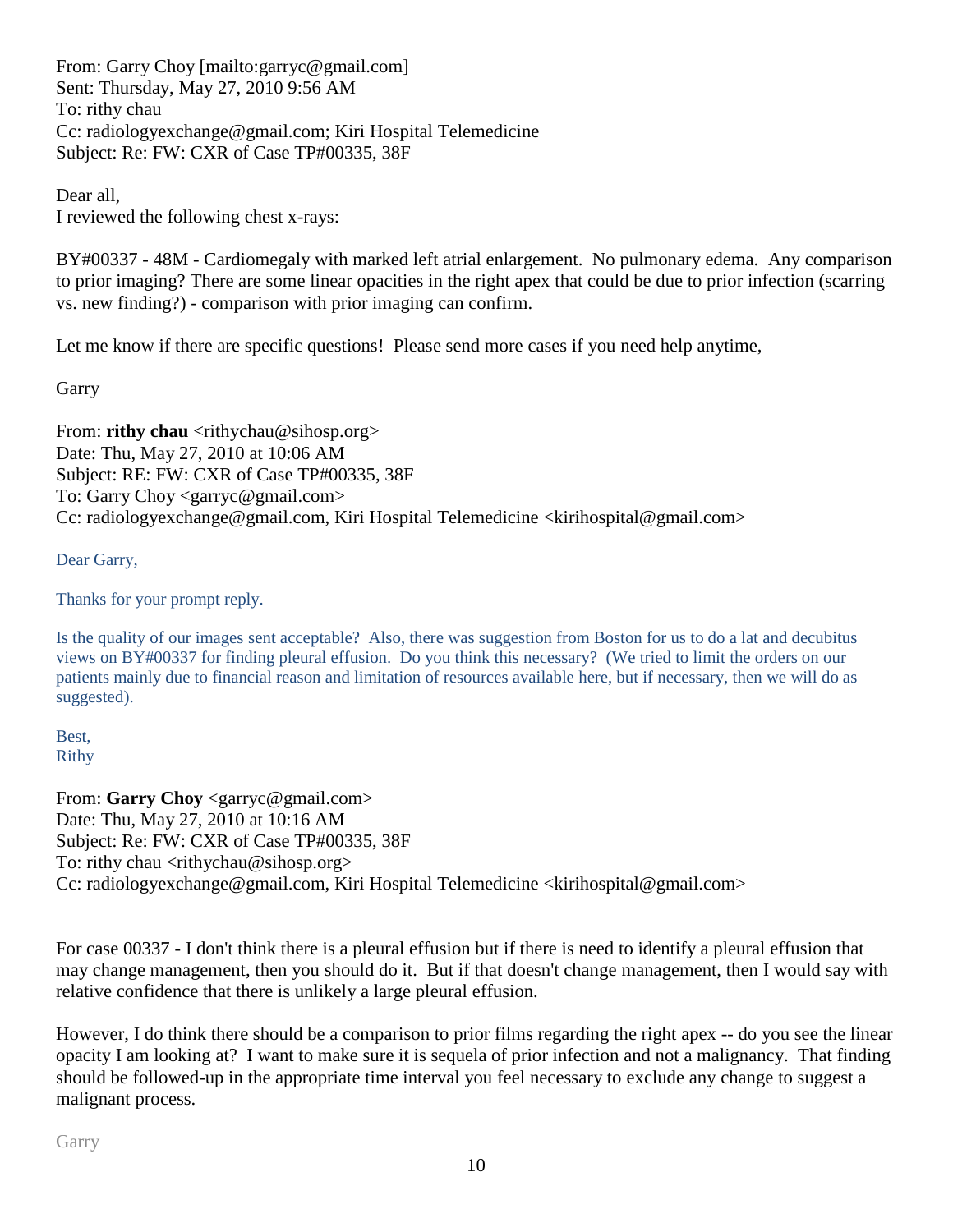From: **rithy chau** <rithychau@sihosp.org> Date: Thu, May 27, 2010 at 10:43 AM Subject: RE: FW: CXR of Case TP#00335, 38F To: Garry Choy <garryc@gmail.com> Cc: radiologyexchange@gmail.com, Kiri Hospital Telemedicine <kirihospital@gmail.com>

#### Dear Garry,

We are asking the patient to AFB sputum smear done to rule out any infection or relapse of TB because it is quite common here. If negative, we may thing of looking for malignancy, but for now our assessment is unlikely for this problem.

Again thanks for your help.

Best, Rithy

From: **Kiri Hospital Telemedicine** <kirihospital@gmail.com>

Date: Wed, May 26, 2010 at 10:30 AM Subject: Rattanakiri TM Clinic May 2010 Case NL#00338, 43M To: rithychau@sihosp.org, Lim kruy <kruylim@yahoo.com>, kfiamma@partners.org, Paul Heinzelmann <paul.heinzelmann@gmail.com>, jkvedar@partners.org Cc: bernie@media.mit.edu, thero@cambodiadaily.com, "Lauriebachrach@Yahoo. Com" <lauriebachrach@yahoo.com>

Dear all,

This is the last case for Rattanakiri TM Clinic May 2010 Case NL#00338, 43M and photo.

Please try to reply to the cases before Thursday afternoon.

Thank you very much for your cooperation and support the project.

Best regards, Koh Polo

#### **Rattanakiri Provincial Hospital Telemedicine Clinic with Sihanouk Hospital Center of HOPE and Partners in Telemedicine**



**Patient: NL#00338, 43M (Village III, LBS )**

**Chief Complaint:** Blurred vision and polyuria, Weakness and Loss weight x 6 months

**HPI:** 43M presented with symptoms of blurred vision, polyuria, Asthenia, chest tightness, He sought consultation with private clinic (Blood sugar 500mg/dl), diagnosed with DMII and treated with three kind of medicine (unknown name) 1t

qd for one month. He does not have money to buy medicine so he bought traditional medicine for the treatment for four months. He denied of SOB, nausea, vomiting, diarrhea, dysuria, hematuria, edema. **PMH/SH:** Unremarkable

**Social Hx:** Casually alcohol drinking; smoking 5cig/d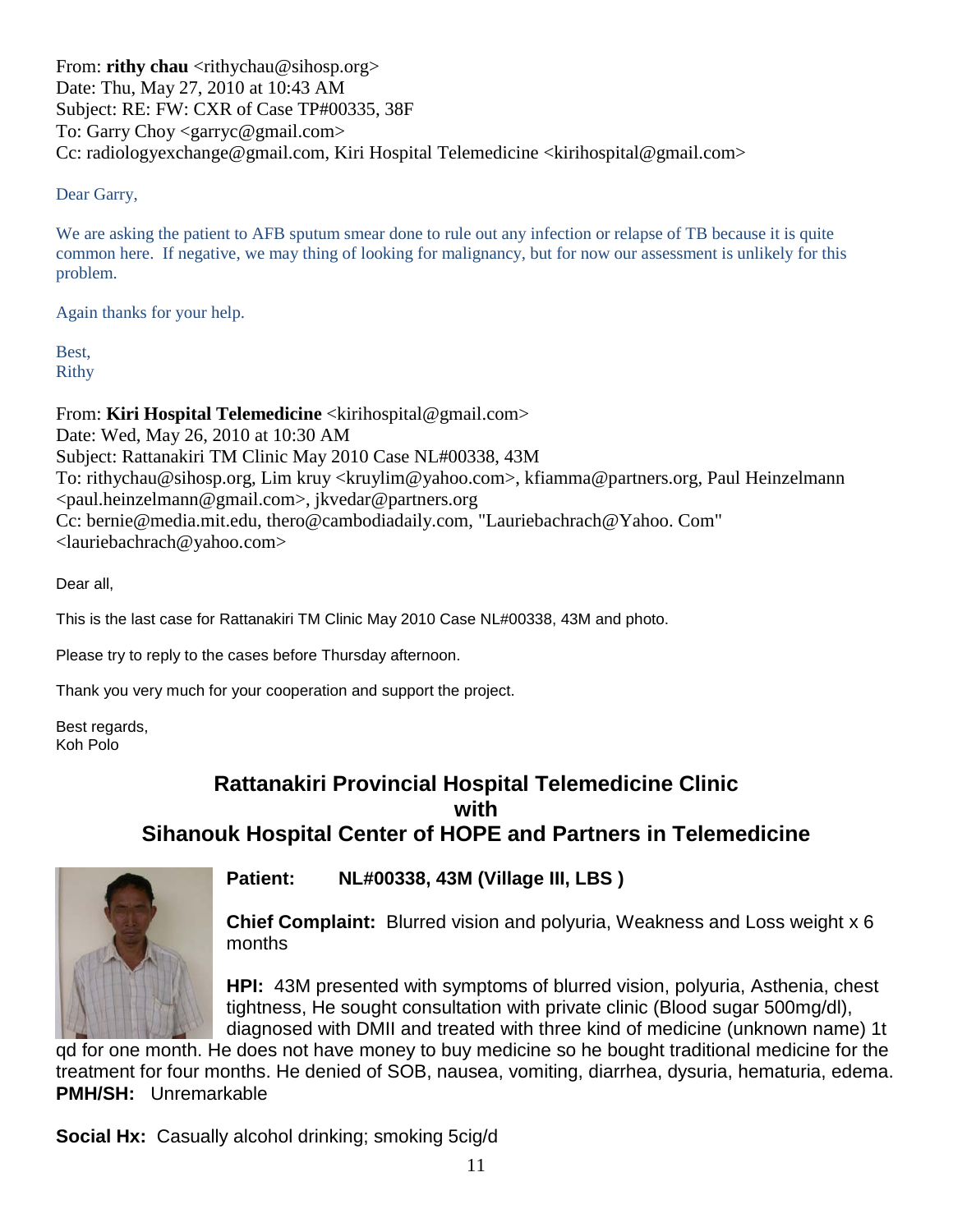#### **Family Hx:** None

#### **Medication:** None

#### **Allergies:** NKDA

**ROS:** Headache, Cough, runny nose, nasal Congestion, No abdominal pain, no stool with blood or black stool

**PE:**

**Vital Signs: BP: 110/70 P: 60** R: 20 T: 36.5°C Wt: 58kg

**General:** Look stable

**HEENT:** No oropharyngeal lesion, pink conjunctiva, no icterus, no lymph node palpable

**Chest:** CTA bilaterally, no rales, no rhonchi; H RRR, no murmur

**Abdomen:** Soft, no distension, (+) BS, no HSM, no surgical scar

**Extremity/Skin:** No edema, no lesion

**MS/Neuro:** MS+5/5, motor and sensory intact, DTRs +2/4, normal gait

#### **Lab/Studies:**

|      | Request for : - Total cholesterol : 117 (200mg/dl) |                         |                         |
|------|----------------------------------------------------|-------------------------|-------------------------|
|      | - Creatinin                                        | $: 2.2 \quad (0.6-1.1)$ |                         |
|      | - Glucose                                          | : $177$ (75-115mg/dl)   |                         |
| - TG |                                                    |                         | $: 155.6$ (60-165mg/dl) |
|      |                                                    |                         |                         |

**U/A:** gluco 4+

#### **Assessment:**

- 1. DMII
- 2. Common Cold

#### **Plan:**

- 1. Metformin 1t po qd x 1 month
- 2. Paracetamol 500mg 1t po tid prn x 3d
- 3. Chlorpheniramin 4mg 1t po tid x 3d
- 4. Educate on diabetic diet, do regular exercise, and foot care

#### **Specific Comments/Questions for Consultants: Do you agree with my assessment and plan?**

#### **Examined by: MA. Lok Vanthan Date: May 25, 2010**

Please send all replies to [kirihospital@gmail.com](mailto:kirihospital@gmail.com) and cc: to [rithychau@sihosp.org](mailto:rithychau@sihosp.org)

*The information transmitted in this e-mail is intended only for the person or entity to which it is addressed and may contain confidential and/or privileged material. Any review, retransmission, dissemination or other use of or taking of any action in reliance upon, this information by persons or entities other than the intended recipient is prohibited. If you received this e-mail in error, please contact the sender and delete material from any computer.*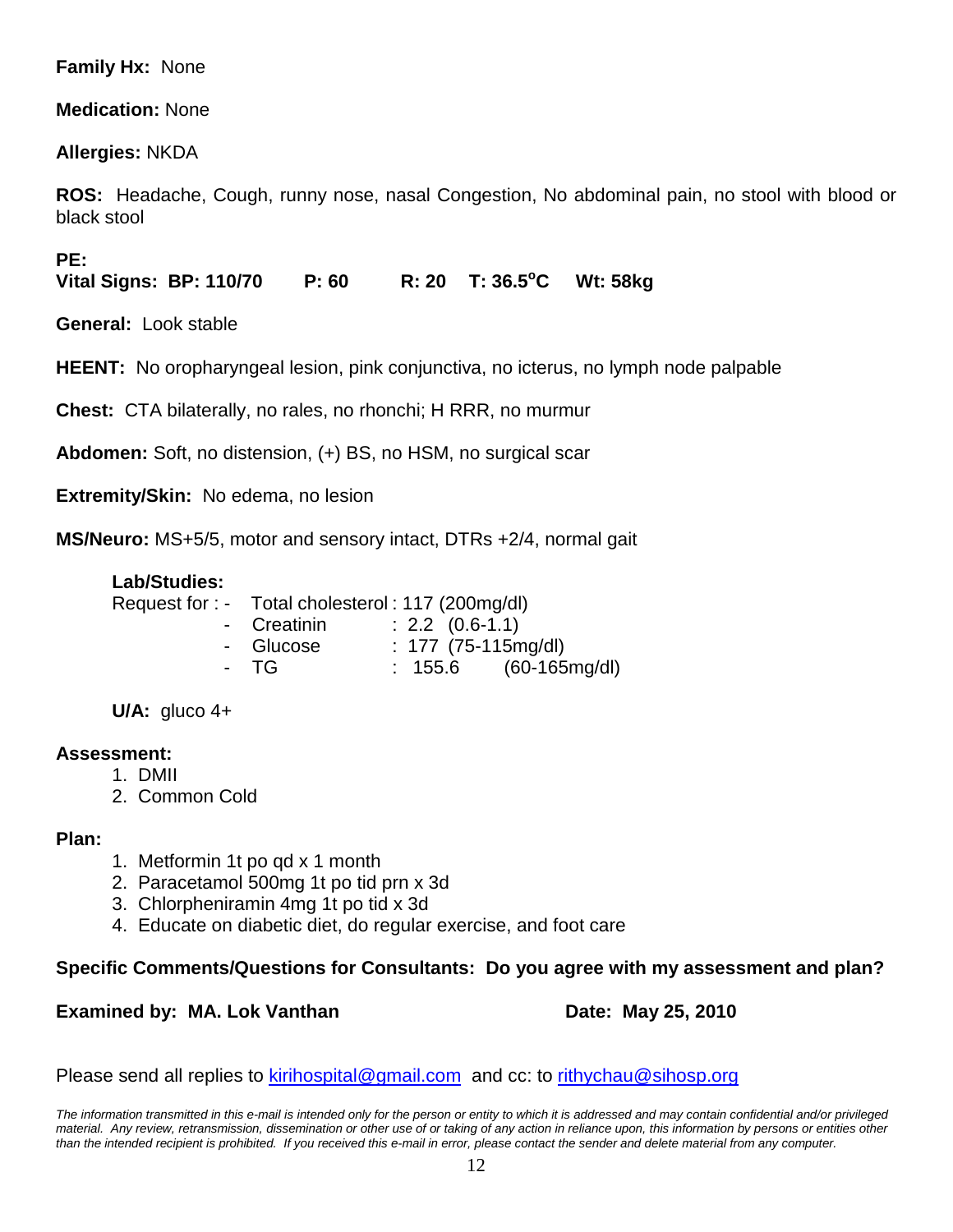# **Thursday, May 27, 2010**

# **Follow-up Report for Rattanakiri TM Clinic**

There were 4 new patients seen during this month TM clinic at Rattanakiri Referral Hospital (RRH). The data of 4 cases was transmitted and received replies from both Phnom Penh and Boston, other 13 patients came for follow up and refill medication only. Per advice sent by Partners in Boston and Phnom Penh Sihanouk Hospital Center of HOPE as well as advices from PA Rithy on site, the following patients were managed and treated per local staff:

[Please note that in general the practice of dispensing medications at RRH for all patients is usually limited to a maximum of 7 days treatment with expectation of patients to return for another week of supplies if needed be. This practice allows clinicians to monitor patient compliance to taking medications and to follow up on drug side effects, changing of medications, new arising symptoms especially in patients who live away from the town of Banlung and/or illiterate. Nearly all medications and some lab tests not available/done at RRH are provided by SHCH to TM patients at no cost]

### **Treatment Plan for Rattanakiri TM Clinic May 2010**

#### **1. PT#00335, 38F (Pong Village, Veun Sai commune)**

**Diagnosis:** 

- 1. VHD (PS?)
- 2. GERD

#### **Treatment:**

- 1. Ranitidine 300mg 1t po qhs (#60)
- 2. Mebendazole 100mg 5t po qhs once (#5)
- 3. MTV 1t po qd (#60)
- 4. FeSO4/Folate 200/0.25mg 1t po qd (#60)
- 5. GERD prevention education

#### **2. ES#00336, 21F (Village IV, LBS commune)**

#### **Diagnosis:**

1. Psoriasis?

#### **Treatment:**

1. Clotrimazole and Betamethasone dipropionate cream apply bid (#2)

#### **3. BY#00337, 48M (KALAN Village, VOEUN SAY)**

**Diagnosis:**

- 1. A fib
- 2. VHD?
- 3. Cardiomegaly
- 4. TB pulmonary?

#### **Treatment:**

- 1. Digxine 0.25mg ½ tab qd for one month (#50)
- 2. Aspirin 300mg 1/4 tab qd (#25)
- 3. Do sputum smear in local hospital
- 4. Refer to Phnom penh for 2D echo of the heart.

#### **4. NL#00338, 43M (Village III, LBS)**

**Diagnosis:**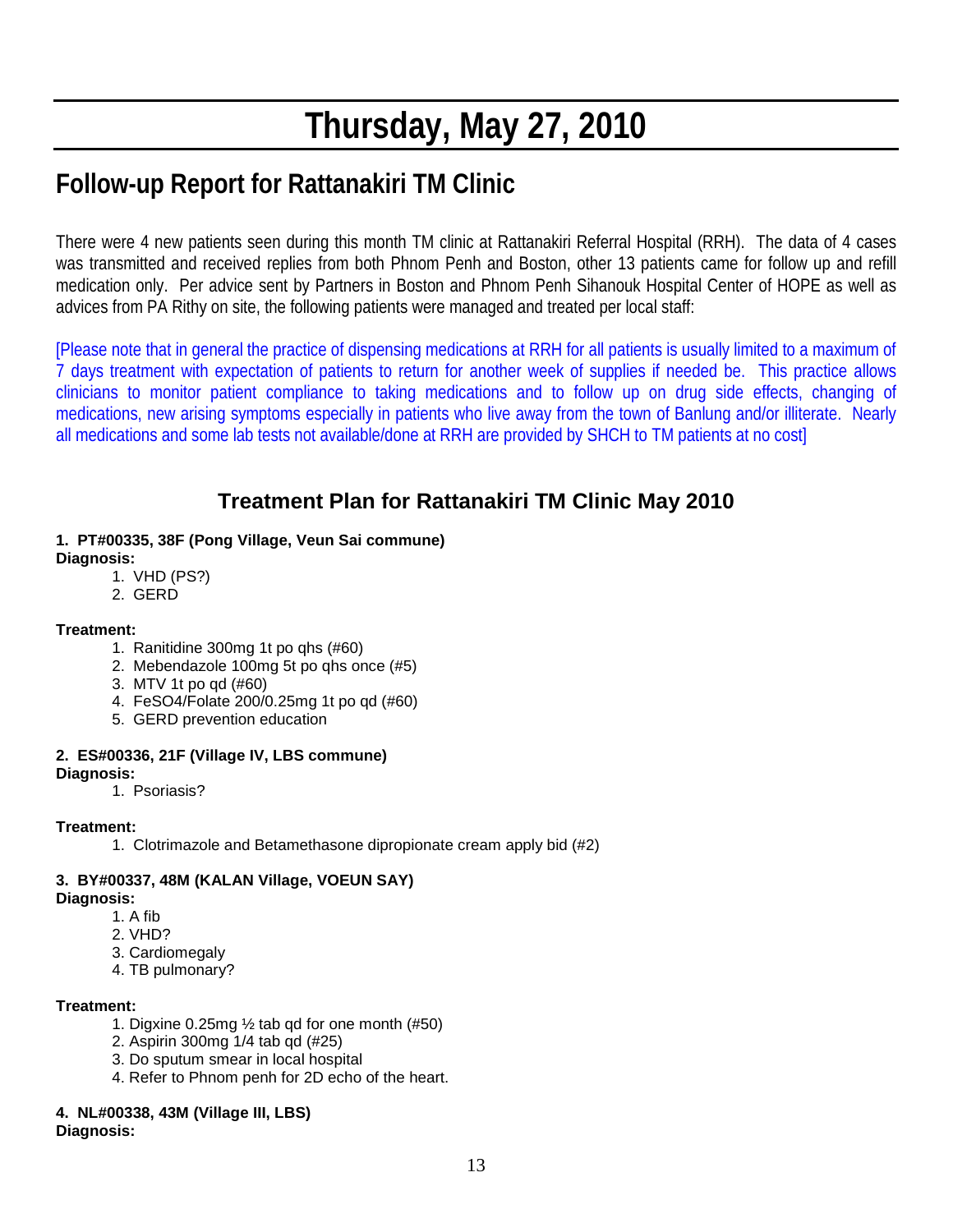- 1. DMII
- 2. Common Cold

#### **Treatment:**

- 1. Metformin 1t po qd x 1 month (#100)
- 2. Paracetamol 500mg 1t po tid prn x 3d (#10)
- 3. Chlorpheniramin 4mg 1t po tid x 3d
- 4. Educate on diabetic diet, do regular exercise, and foot care

#### **Patients who come for follow up and refill medicine**

#### **1. NH#00010, 55F (Village III)**

- **Diagnosis:**
	- 1. HTN
	- 2. DMII
	- 3. VHD (AI/MR)

#### **Treatment:**

- 1. Atenolol 25mg 2t po bid
- 2. Chlorpropramide 250mg 1t po bid
- 3. ASA 300mg 1/4t po qd
- 4. HCTZ 50mg 1t po qd
- 5. Enalapril 5mg 1/2t po qd

#### **2. KY#00069, 61F (Village III)**

- **Diagnosis:**
	- 1. DMII with PNP

#### **Treatment:**

- 1. Glibenclamide 5mg 1t po bid
- 2. Metformin 500mg 1t po bid
- 3. Captopril 25mg 1/2t po bid
- 4. ASA 300mg 1/4t po qd
- 5. Amitriptylin 25mg 1/2t po qhs
- 6. Draw blood for Gluc and HbA1C at SHCH

#### **Lab result on May 28, 2010**

Gluc  $=$   $\frac{12.6}{12.6}$  [4.2 - 6.4] HbA1C =  $11.7$  [4 - 6]

#### **3. SP#00081, 54F (Village III)**

- **Diagnosis:**
	- 1. HTN

#### **Treatment:**

- 1. Enalapril 5mg 1/2t po qd
- 2. ASA 300mg ¼t po qd

#### **4. MS#00144, 52M (Thmey Village) Diagnosis:**

1. DMII

#### **Treatment:**

- 1. Glibenclamide 5mg 1tab po bid
- 2. Metformin 500mg 1t po bid
- 3. Captopril 25mg ¼ tab po qd
- 4. ASA 300mg 1/4t po qd
- 5. Draw blood for Gluc and HbA1C at SHCH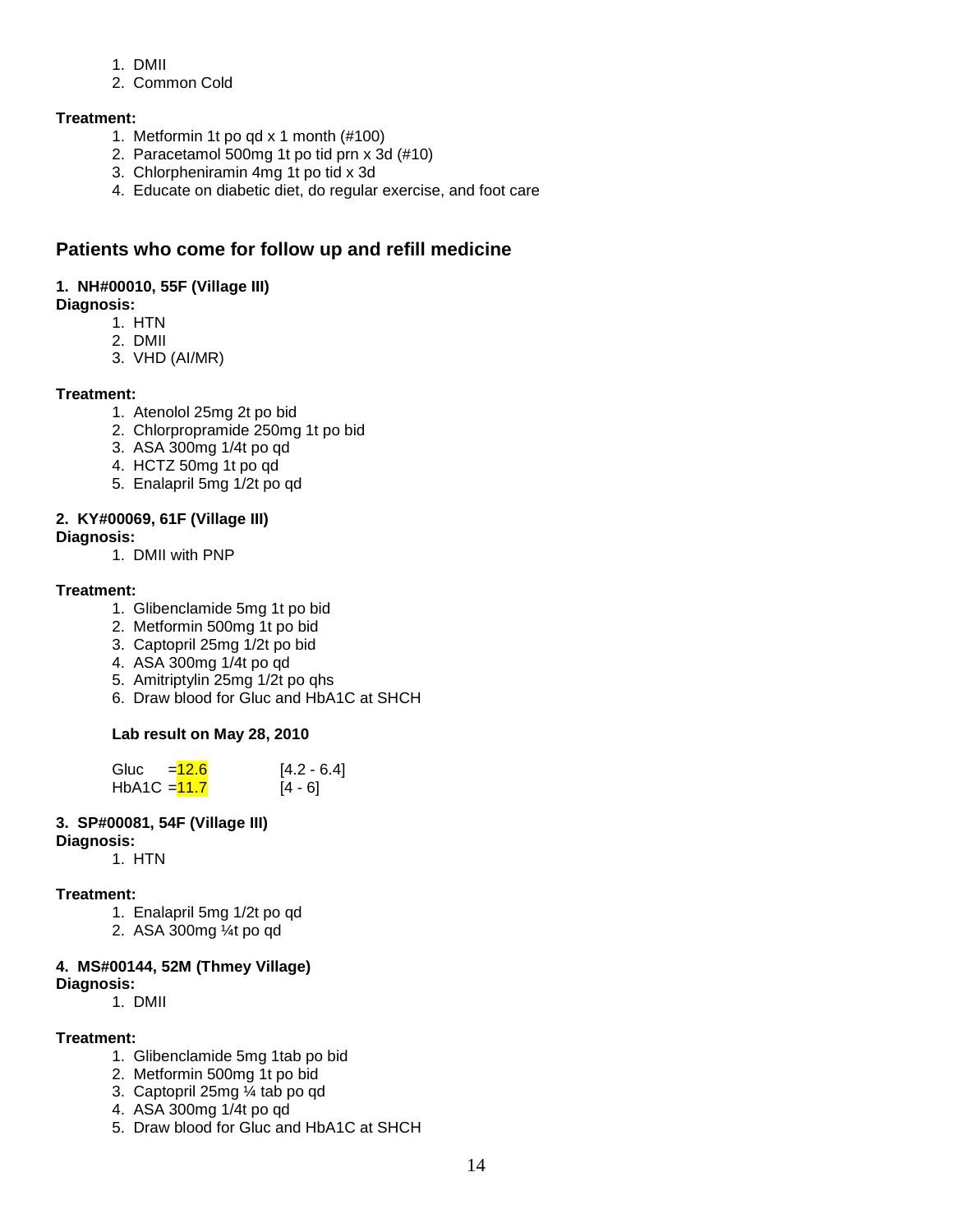| Gluc          | $= 9.4$ | $[4.2 - 6.4]$ |
|---------------|---------|---------------|
| HbA1C $=$ 9.4 |         | [4 - 6]       |

#### **5. OT#00155, 45F (Bor Keo)**

#### **Diagnosis:**

- 1. HTN
- 2. DMII

#### **Treatment:**

- 1. Metformin 500mg 2t po bid
- 2. Captopril 25mg 1/2t po tid
- 3. ASA 300mg ¼t po qd
- 4. Amitriptylin 25mg 1/2t po qhs
- 5. Insulin NPH 20UI qAM
- 6. Draw blood for CBC, Lyte, BUN, Creat, Gluc and HbA1C at SHCH

#### **Lab result on May 28, 2010**

| WBC         | $=7.6$   | [4 - 11x10 <sup>9</sup> /L]     | Na             | $= 134$  | $[135 - 145]$ |
|-------------|----------|---------------------------------|----------------|----------|---------------|
| <b>RBC</b>  | $=4.8$   | [3.9 - 5.5x10 <sup>12</sup> /L] | K              | $=4.6$   | $[3.5 - 5.0]$ |
| Hb          | $= 11.6$ | $[12.0 - 15.0g/dL]$             | <b>BUN</b>     | $=3.1$   | $[0.8 - 3.9]$ |
| Ht          | $= 36$   | $[35 - 47\%]$                   | $Create = 78$  |          | $[44 - 80]$   |
| <b>MCV</b>  | $=74$    | $[80 - 100$ fl]                 | Gluc           | $= 13.3$ | $[4.2 - 6.4]$ |
| <b>MCH</b>  | $= 24$   | $[25 - 35pq]$                   | $HbA1C = 11.4$ |          | $[4 - 6]$     |
| $MHCH = 33$ |          | $[30 - 37\%]$                   |                |          |               |
| Plt         | $= 360$  | $[150 - 450x10^9/L]$            |                |          |               |
| Lym         | $= 2.6$  | $[1.0 - 4.0x10^9/L]$            |                |          |               |

#### **6. YM#00189, 16F (Village III)**

#### **Diagnosis:**

1. Asthma

#### **Treatment:**

1. Salbutamol Inhaler 2puffs bid prn (#2)

#### **7. SV#00256, 43M (Village I)**

#### **Diagnosis:**

1. DMII

#### **Treatment:**

- 1. Glibenclamide 5mg 1t po bid
- 2. Metformin 500mg 2t po bid
- 3. Draw blood for Lyte, BUN, Creat, Gluc and HbA1C at SHCH

#### **Lab result on May 28, 2010**

| Na            | $=139$ | [135 - 145]   |
|---------------|--------|---------------|
| K.            | $=4.7$ | $[3.5 - 5.0]$ |
| <b>BUN</b>    | $=3.4$ | $[0.8 - 3.9]$ |
| Creat         | $=111$ | $[53 - 97]$   |
| Gluc          | $=7.2$ | $[4.2 - 6.4]$ |
| HbA1C $= 8.7$ |        | [4 - 6]       |

#### **8. KC#00260, 44F (Village V)**

**Diagnosis:**

1. DMII

#### **Treatment:**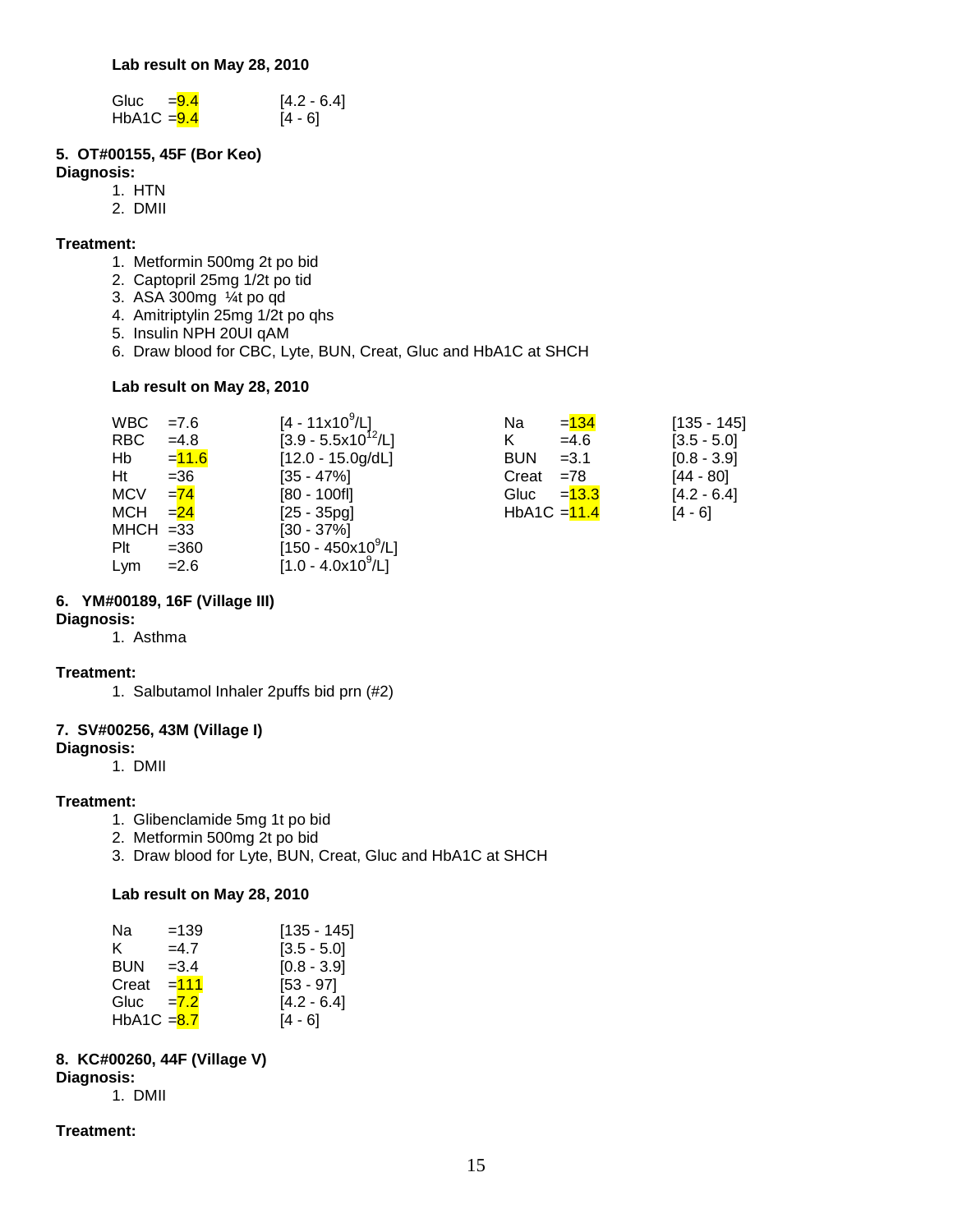- 1. Metformin 500mg 1t po qhs
- 2. Draw blood for Gluc and HbA1C at SHCH

#### **Lab result on May 28, 2010**

| Gluc          | $= 9.4$ | $[4.2 - 6.4]$ |
|---------------|---------|---------------|
| HbA1C $=$ 9.4 |         | [4 - 6]       |

#### **9. TV#00267, 55F (Village II)**

#### **Diagnosis:**

1. DMII

#### **Treatment:**

- 1. Metformin 500mg 2t po bid
- 2. Glibenclamdie 5mg 1t po qd
- 3. Captopril 25mg 1/4t po bid
- 4. ASA 300mg 1/4t po qd
- 5. Draw blood for Gluc and HbA1C at SHCH

#### **Lab result on May 28, 2010**

| Gluc          | $=$ 5.4 | $[4.2 - 6.4]$ |
|---------------|---------|---------------|
| HbA1C $= 8.1$ |         | $[4 - 6]$     |

#### **10. VC#00268, 66M (Bey Srok Village)**

#### **Diagnosis:**

1. DMII

#### **Treatment:**

- 1. Metformin 500mg 2t po qAM and 3t qPM
- 2. Glibenclamide 5mg 2t po bid
- 3. Captopril 25mg 1/4t po qd
- 4. ASA 300mg 1/4t po qd
- 5. Draw blood for Gluc and HbA1C at SHCH

#### **Lab result on May 28, 2010**

| Gluc          | $=12.2$ | $[4.2 - 6.4]$ |
|---------------|---------|---------------|
| $HbA1C = 8.3$ |         | $[4 - 6]$     |

#### **11. SS#00299, 46F (Thmey Village)**

#### **Diagnosis:**

1. DMII

#### **Treatment:**

- 1. Glibenclamide 5mg 2tab bid (#400)
- 2. ASA 300mg 1/4 tab qd (#25)
- 3. Fenofibrate 100mg 1tb qd (BUY)
- 4. Captopril 25mg 1/4 tab bid (#50)
- 5. Draw blood for Gluc and HbA1C at SHCH

#### **Lab result on May 28, 2010**

| Gluc           | $= 21.7$ | $[4.2 - 6.4]$ |
|----------------|----------|---------------|
| HbA1C $=$ 11.6 |          | $[4 - 6]$     |

#### **12. NV#00306, 25M (Thmey Village)**

**Diagnosis:**  1. DM